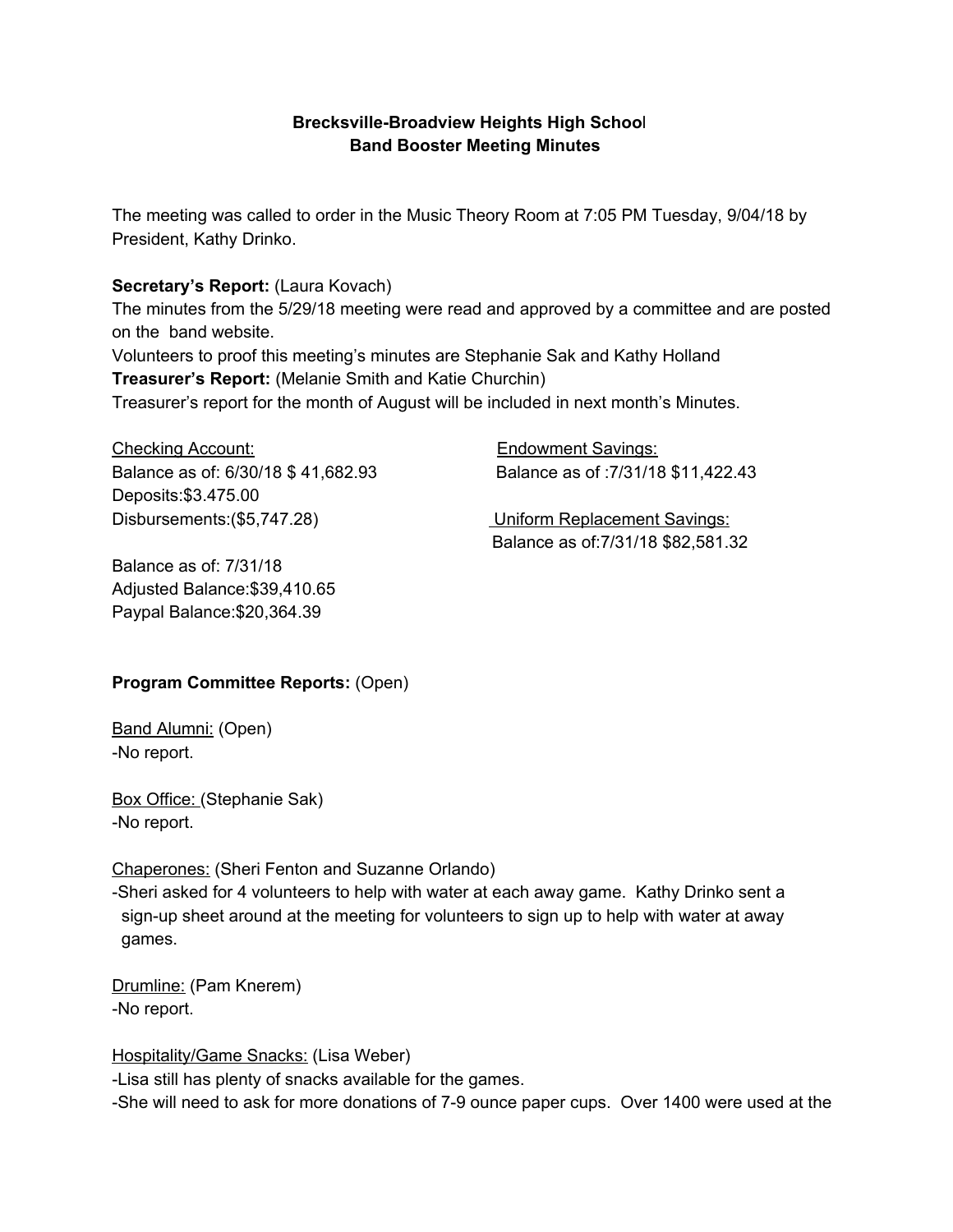last home game and Sheri Fenton asks for 500 cups for each away game.

-A suggestion was made that the student's parents purchase reusable water bottles for use at all games to eliminate the need for cups. Unfortunately, the logistics just wouldn't work. Any other suggestions are welcome for consideration to reduce the amount of cups used at the games.

Flagline: (Melissa Brubaker and Elena Kucharski)

-Flagline members are down to 23

- -There are nine seniors this year.
- -The 50/50 raffle held at Meet the Band was very successful especially since the winner donated their winnings back to Flagline.
- -There will be another 50/50 raffle held at Sounds Of The Stadium on October 24th.
- -Melinda reported that the "fire" flags will need to be replaced for next season.
- -Some of the old flags were sold.
- -Melinda also said that additional shirts need to be ordered.
- -Flagline members are working very hard to learn two routines in only two hours.
- Grace Kubera asked Melinda to express her gratitude to all who help with Flagline.

# PSO: (Michele Mihalich)

- -The first PSO meeting will be held on Thursday, September 6th at the Board office.
- -Look for upcoming school activities such as Homecoming, fundraisers for the swim and dive team and the hockey team on the PSO website.
- -Michele also reminded parents to sign up for reward programs at Giant Eagle, Heinens and Amazon Smiles for the new school year. Information on how to sign up can also be found on the PSO website.

Publicity: (Melissa Burdick) -The BBHHS Band Facebook is up and running!

Senior Night: (Pj Malnar) -No Report.

## Swarm Board and Decorations: (Lisa Trout)

-Lisa will decorate the Swarm Board found in the cafeteria for the band. It will be up from October 11th through October 25th.

-Lisa will use a "road trip" theme for the Swarm Board.

- -She was asked to take a picture of it so it can be put on the band's Facebook page.
- -She has also been busy creating and hanging awesome locker decorations for each band Member.

Uniforms: (Lori Reagan, Rima Julien, Sheyenne Uhlir and Linda Gauntner)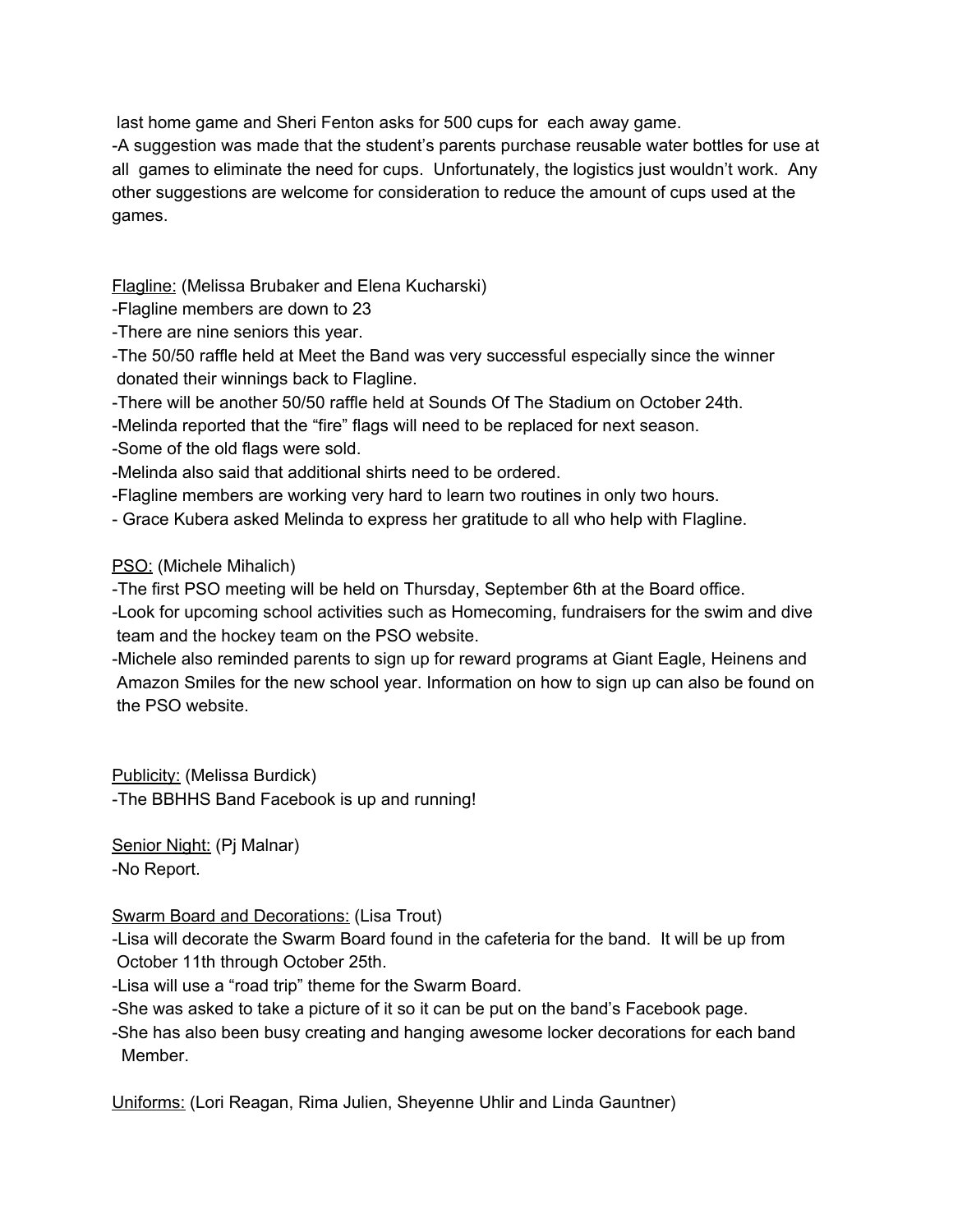- The Uniform committee worked hard all summer on uniforms so that everything was ready for uniform fitting night.
- -The current uniforms which were purchased in 2007 are still in great shape due to the care they have received over the years.

-All inventory is up to date.

-20 concert gowns still need to be hemmed.

-32 hats are in need of repair. The cost of these repairs is estimated to be between \$120-\$150.

Summer Uniforms: (Kathy Holland and Lisa Karakostas) -75 pairs of summer uniform shorts and 84 shirts were ordered.

Yard Signs: (Alicia Ravagnani)

-Yard signs are in and will be passed out after the evening rehearsal on Tuesday, September 3rd.

# **Ways and Means Committee Reports:** (Amy Zajac)

Athletic Programs: ( Melissa Burdick)

-The Fall athletic programs are complete. \$12,225 have been raised (including shout-out ads).

-This year's totals are approximately \$1,200 less than last year.

-Melissa is already in the planning phase for the Winter program.

Athletic Program Sales: (Michelle McGrath) -300-400 programs were sold by the end of the first quarter.

Citrus Sales: ( Allison Winokur and Barb Wisniewski)

-There will be one citrus delivery again this year.

-Orders will be taken in October and delivery of fruit will be in December.

Disney Raffle: (Grace Nicholas) -No Report.

Endowment/Patrons: (Kim Traum)

-Kim received \$275 for Patrons and \$100 for Endowments.

-A suggestion was made to offer or raffle off reserved seating at band concerts as a reward to donors of the Endowment/Patron program.

Spirit Wear: (Alicia Ravagnani)

-Since this is not a Disney year, the only spirit wear sale was held during uniform fitting night. -Alicia may start looking into finding a new supplier for spirit wear.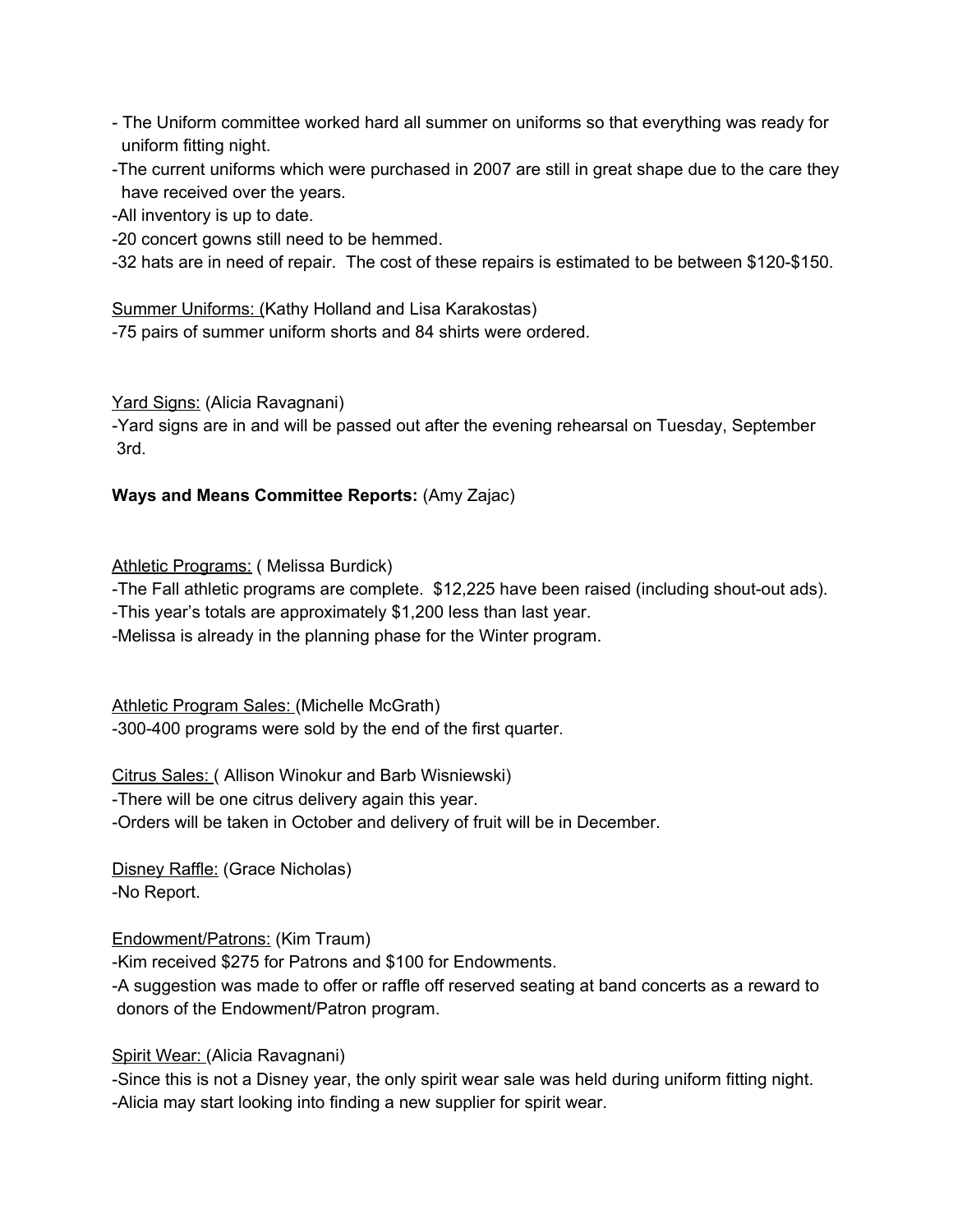Pancake Breakfast/Music in Our Schools Event: (Suzanne Orlando) -Pancake breakfast will be held on Saturday, March 16th, 2019.

#### **Band Director's Report:** (Mr. Rex and Mrs. Astey)

-The new drills that Mr. Rex has introduced to the band have been very effective. They have helped rehearsals to be more efficient.

-The band is busy learning show #2 which had to be rolled out quickly in order to be performed at the 9/14 Home game.

-Memorization checks are an ongoing process.

-Due to increased security at all home games, all persons inside the gate are required to wear a badge. These badges will be given out by Mrs. Astey before each game and will be collected at the end of the evening.

-Elementary night is September 7th. Pep Band volunteers are being asked to go to Highland and Hilton after school to perform for elementary students.

-The North Royalton will be on Saturday, September 15th. Information on how to purchase tickets will be out soon.

#### **President's Report:** (Kathy Drinko)

-Kathy thanked the Uniform committee for a job well done. Fitting night ran smoothly due to all the hard work and organization of this committee.

-Kathy also thanked Melissa Burdick and Kim Traum for their excellent work on the Athletic Program.

-Kudos went out to Melanie Smith, Katie Churchin and Stephanie Sak for organizing and coordinating the 738 Indians tickets that were purchased by band members and their families for the game on September 1st.

-Katie Churchin asked Mrs. Astey if it would be possible for the band to perform at an Indians game in the Spring the next time this event is planned due to so many things going on at the beginning of the school year. Mrs. Astey said it was something that could possibly be considered in the future.

-The Athletic Director, Mr. Maslona booked the Kona Ice truck for four home games and has graciously offered two of those nights to the Band Booster's to use as a fundraiser. Those dates are September 14th and September 28th. 25% of the sales will go to the band.

-The new wagons and folding tables have been purchased.

-Kathy invited anyone who may want to embellish the folding tables to contact her.

-Jenny Madaus has generously agreed to donate her time and the materials needed to make covers for the percussion instruments used for Marching Band.

-Jenny will also reinforce the cymbal cases.

-Melanie Smith took the Senior picture for this year's banner which will be ready in a couple of weeks.

-Kathy made a motion to approve a \$1,000.00 sponsorship to the President's Own Marine Band that Mr. Wyse committed to before he left. Since this commitment was made after the last